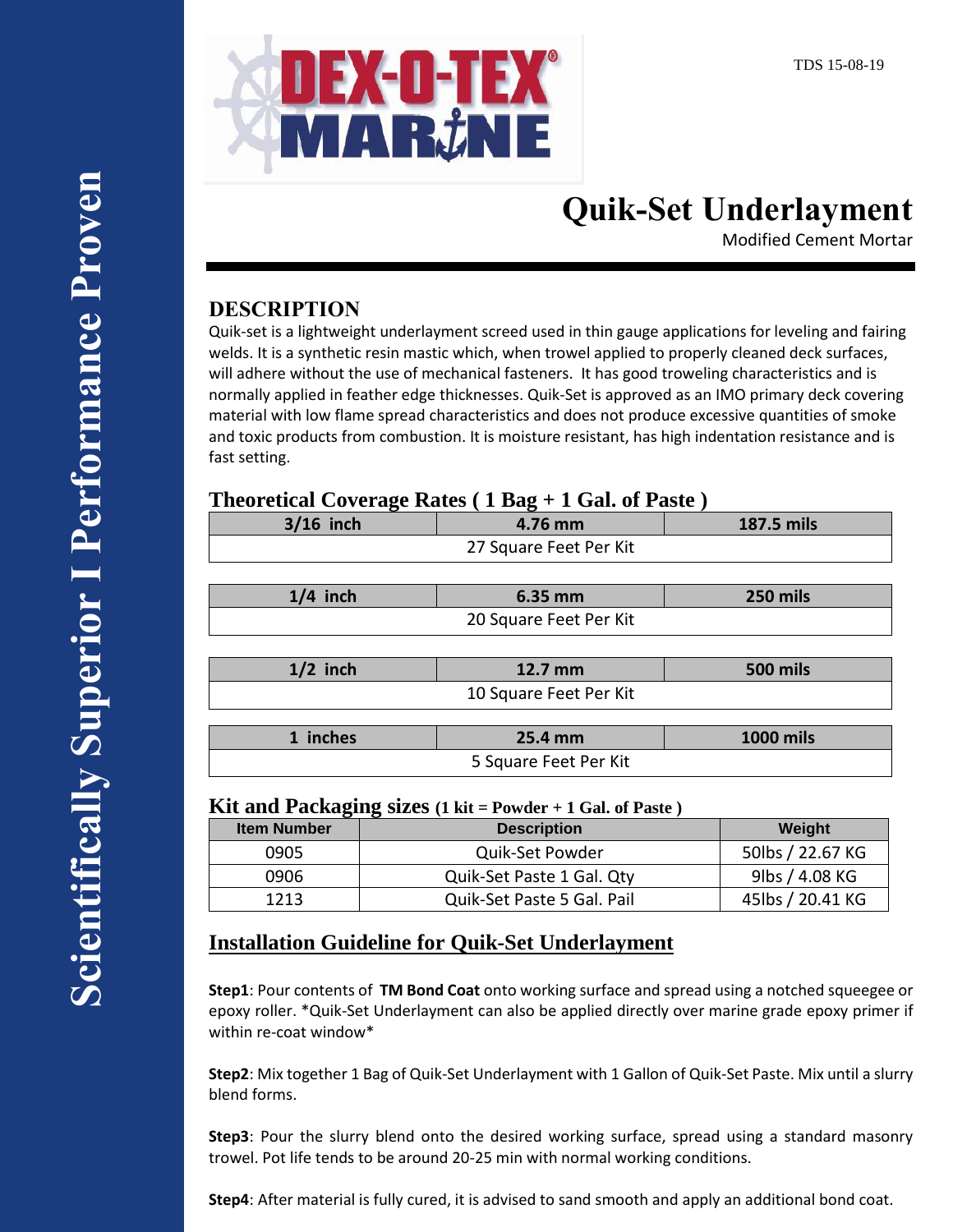Modified Cement Mortar

#### **Surface Preparation**

Metal deck surfaces should be cleaned free of rust, loose scale, and dirt in accordance with SSPC SP11/NACE No 6. Grease and oil should be removed with approved solvents and clean rags in accordance with SSPC SP-1. The resulting surface should be clean and bright and protected against corrosion before Dex-O-Tex materials are applied. Quik-Set may be applied to a cured Navy Formula 150 Primer, MIL-DTL-24441, MIL-PRF23636 or to Dex-O-Tex TM Bond Coat and Underlayment Systems. Consult your local Dex-O-Tex Marine Rep. when wood or other deck surfaces are involved.

#### **Job Site Survey**

Measure and record ambient temperature and humidity, surface temperature and the temperature of the material being used. Do not proceed with the application if the conditions are outside the recommended parameters. Inspect materials to be used. Verify material is the proper material and all components and sizes are correct. Inspect all containers and verify a proper factory seal with no signs of damage or leakage. Premix Liquid materials into a smooth homogenous blend before uses.

#### **Environmental Conditions for Application**

All materials are mixed, applied and cured at the job site. Minimum environmental conditions are required to facilitate proper curing and performance of the products. Ensure conditions are in accordance with the following requirements.

| <b>Substrate Temp</b>    | Min. $45^{\circ}$ F | Max. $95^{\circ}F$ |
|--------------------------|---------------------|--------------------|
| <b>Relative humidity</b> | Min. <90%           | Max. 90%           |
| <b>Ambient Air Temp</b>  | Min. $45^{\circ}$ F | $Max.100^{\circ}F$ |
|                          |                     |                    |

| Dry to Re-Coat or Use       | 14Hrs at 65°F | 10Hrs at 75°F | 08Hrs at 85°F |
|-----------------------------|---------------|---------------|---------------|
| <b>Max Re-Coat</b>          | 48Hrs at 65°F | 44Hrs at 75°F | 40Hrs at 85°F |
| <b>Cure to Full Service</b> | 52Hrs at 65°F | 48Hrs at 75°F | 44Hrs at 85°F |

#### **Material Disclosure**

Materials should be delivered in original packages and containers with seals unbroken and bearing manufacturer's labels containing brand name and directions for storage and mixing with other components. Check materials immediately upon receipt, verify all the correct materials in the correct packaging are accounted for in good condition. Sort the materials and store them in a tempered storage area.

#### **Applicator Notes**

For proper workability it is important the Dex-O-Tex materials be stored and mixed at a temperature of 65°F-80°F. A warm substrate will decrease the pot life and make the materials sticky. A cooler substrate will lengthen the cure time and may cause a blush of the polymeric resins. Decking surfaces and room temperature of 65°F or slightly higher must be maintained for the duration of the Cure to Full Service time. When mixing the polymeric resin components, be sure to use all the provided resins. The resins are premeasured to the correct ratios. Scrape all the hardener from the container into the resin. Do not turn mixing vessels upside down to drain on the flooring surface. Unmixed resin from the side may produce soft or uncured spots on the flooring surface. Keep the unfinished flooring surface clean. Do not track dirt, grease, or any other contaminates onto the unfinished decking surface. Any contaminate could negatively affect the aesthetics of the finished flooring. Good ventilation must be provided during application, particularly in confined spaces. Always obtain, read and observe Manufacturers Safety Data Sheets (**MSDS**) before handling polymeric materials.